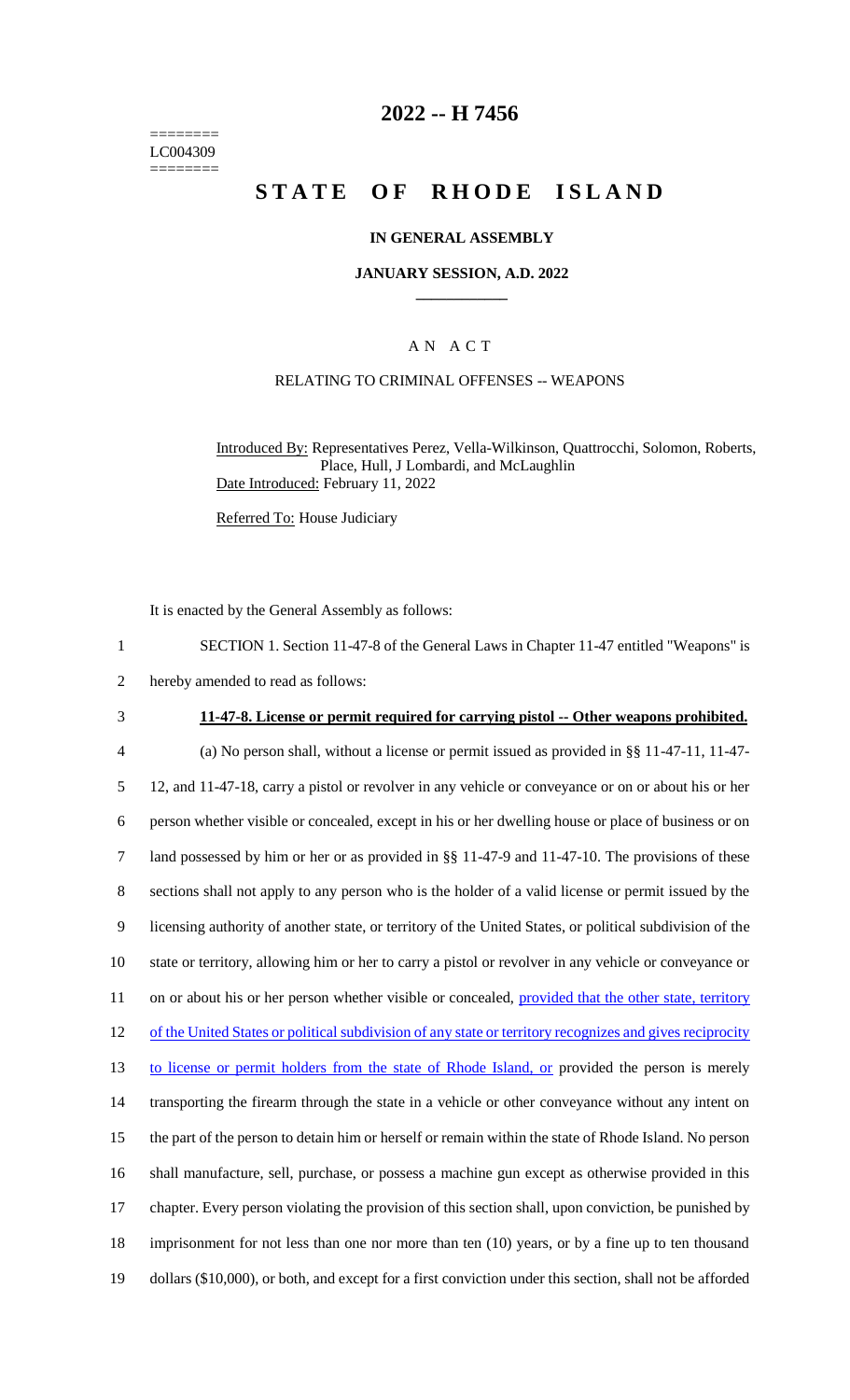the provisions of suspension or deferment of sentence, nor a probation.

 (b) No person shall have in his or her possession or under his or her control any sawed-off shotgun or sawed-off rifle as defined in § 11-47-2. Any person convicted of violating this subsection shall be punished by imprisonment for up to ten (10) years, or by a fine of up to five thousand dollars (\$5,000), or both.

 (c) No person shall have in his or her possession or under his or her control any firearm while the person delivers, possesses with intent to deliver, or manufactures a controlled substance. Any person convicted of violating this subsection shall be punished by imprisonment for not less than two (2) years nor more than twenty (20) years, and the sentence shall be consecutive to any sentence the person may receive for the delivery, possession with intent to deliver, or the manufacture of the controlled substance. It shall not be a defense to a violation of this subsection that a person has a license or permit to carry or possess a firearm.

 (d) It shall be unlawful for any person to possess a bump-fire device, binary trigger, trigger crank, or any other device that when attached to a semi-automatic weapon allows full-automatic fire. Individuals who possess these items shall have ninety (90) days from the enactment of this 16 section to either sell, destroy, or otherwise remove these items from the state of Rhode Island. Every person violating the provisions of this section shall, upon conviction, be punished by imprisonment 18 for not less than one nor more than ten (10) years, or by a fine up to ten thousand dollars (\$10,000), or both, and, except for a first conviction under this section, shall not be afforded the provisions of suspension or deferment of sentence, nor a probation.

 (e) No person shall manufacture, sell, offer to sell, transfer, purchase, possess, or have under his or her control a ghost gun or an undetectable firearm or any firearm produced by a 3D printing process. Any person convicted of violating this subsection shall be punished by imprisonment of not more than ten (10) years, or by a fine up to ten thousand dollars (\$10,000), or both and except for a first conviction under this section shall not be afforded the provisions of suspension or deferment of sentence, probation, nor fine. These provisions shall not apply to federally licensed manufacturers (FLN) pursuant to Alcohol, Tobacco, Firearms, and Explosives (ATF) regulations.

SECTION 2. This act shall take effect upon passage.

#### ======== LC004309 ========